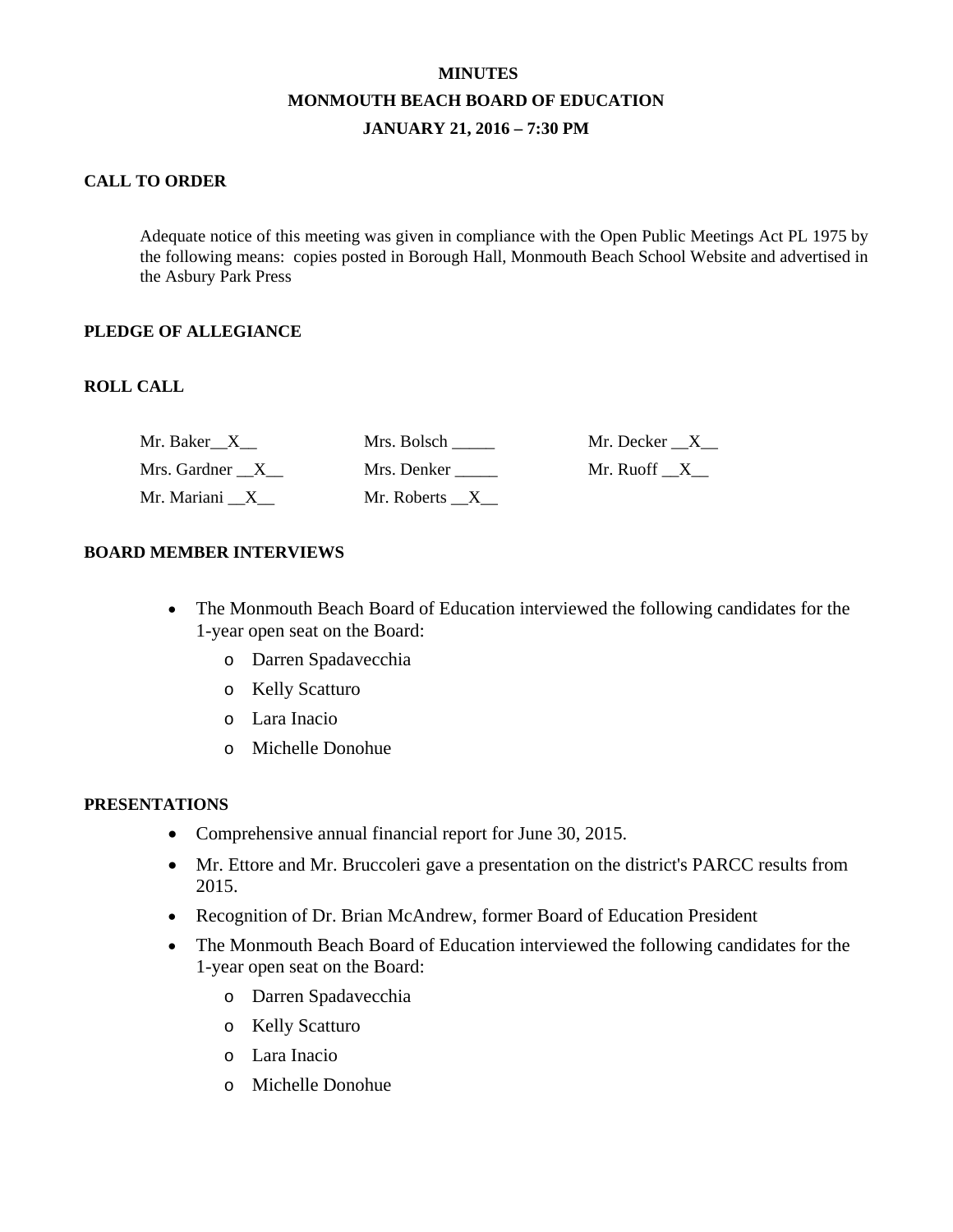#### **APPROVAL OF MINUTES**

Mr. Ruoff moved seconded by Mr. Roberts to approve the following minutes:

BE IT RESOLVED to approve the minutes of:

- December 9, 2015
- January 4, 2016

Yes: Mr. Baker, Mrs. Gardner, Mr. Mariani, Mr. Roberts, Mr. Decker, Mr. Ruoff

#### **SUPERINTENDENT'S REPORT**

Mr. Ruoff moved seconded by Mr. Roberts to approve items A-B as follows:

A. Harassment Intimidation and Bullying

BE IT RESOLVED to (affirm, deny or modify) the HIB Form as presented by Mr. Michael E. Ettore.

B. BE IT RESOLVED to approve the following:

## **STATISTICAL INFORMATION**

#### **Student Enrollment as of December 23, 2015**

| Preschool - Mrs. Pennell     | 10        |
|------------------------------|-----------|
| Kindergarten - 1 Mrs. Marino | 18        |
| Grade 1 - 1 Mrs. Gallo       | 09        |
| Grade 1 - 2 Mrs. Sheridan    | 11        |
| Grade 2 - 1 Mrs. Pietz       | 13        |
| Grade 2 - 2 Ms. Poznak       | 14        |
| Grade 3 - 1 Ms. Albert       | 13        |
| Grade 3 - 2 Ms. O'Neill      | 14        |
| Grade 4 - 1 Mrs. Brown       | 14        |
| Grade 4 - 2 Mrs. Santry      | 14        |
| Grade 5 - 1 Mrs. Vaccarelli  | 14        |
| Grade 5 - 2 Mr. Vastano      | 15        |
| Grade 6 - 1 Mrs. Mahoney     | 19        |
| Grade 6 - 2 Mrs. Silakowski  | 17        |
| Grade 7 - 1 Mrs. Sullivan    | 16        |
| Grade 7 - 2 Mr. Vincelli     | 12        |
| Grade 8 - 1 Mrs. McMahon     | 14        |
| Grade 8 - 2 Mrs. Sandler     | <u>16</u> |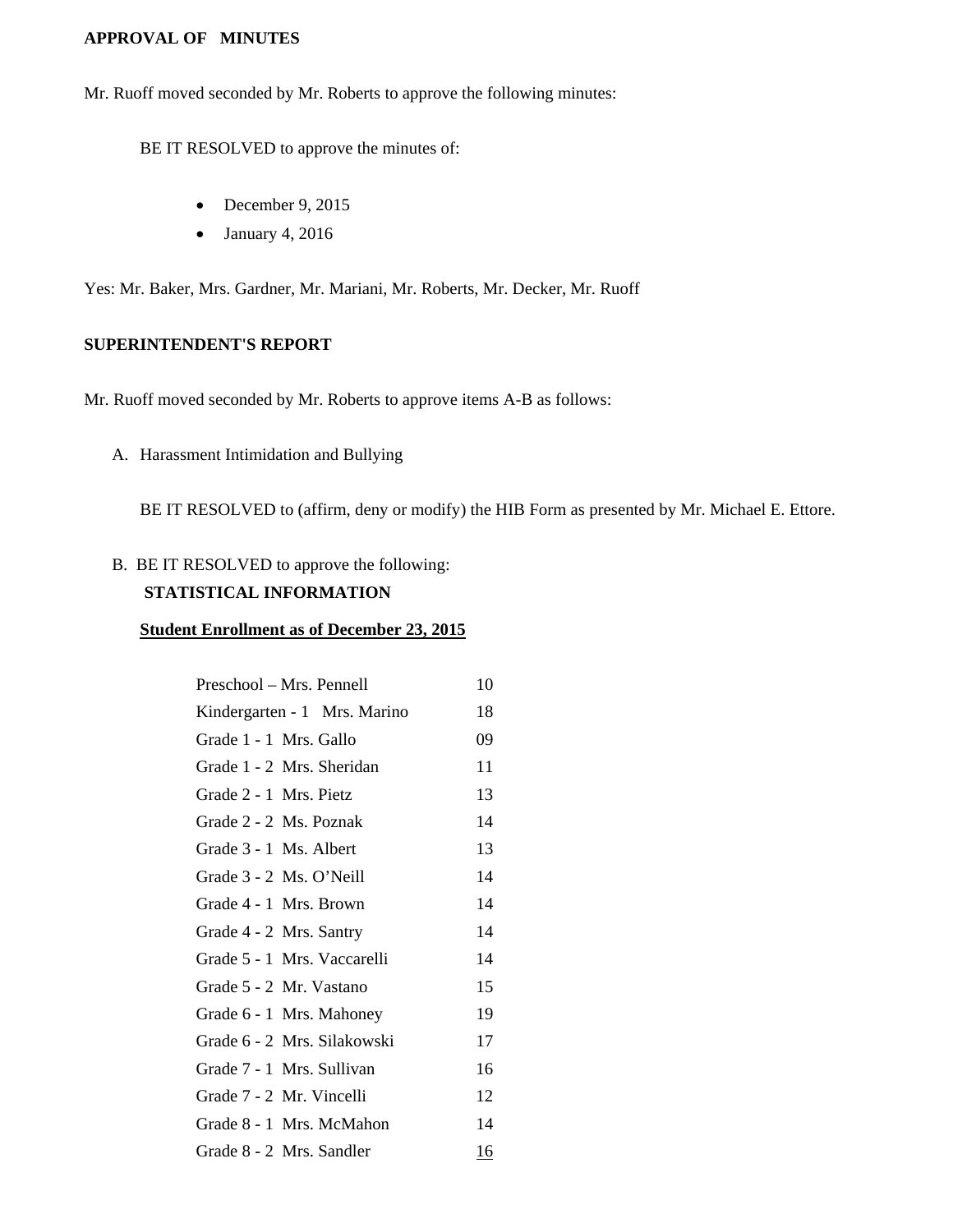Special Education (Out of District): 3 One student in the following placements: Oceanport Schools (1) Harbor School (1) Long Branch School (1)

| <b>Student Attendance</b> |       |          |
|---------------------------|-------|----------|
| September                 | 98%   | February |
| October                   | 97%   | March    |
| November                  | 94%   | April    |
| December                  | 95%   | May      |
| January                   |       | June     |
|                           |       |          |
| <b>Staff Attendance</b>   |       |          |
| September                 | 99%   | February |
| October                   | 97.5% | March    |
| November                  | 96.5% | April    |
| December                  | 95.5% | May      |
| January                   |       | June     |

#### Fire Drills

December 10, 2015 at 11:30 a.m.

### **Security Drill**

Lockdown, December 17, 2015 at 9:15 a.m.

Yes: Mr. Baker, Mrs. Gardner, Mr. Mariani, Mr. Roberts, Mr. Decker, Mr. Ruoff

#### **PUBLIC DISCUSSION**

• None

## **PTO UPDATE**

• **None**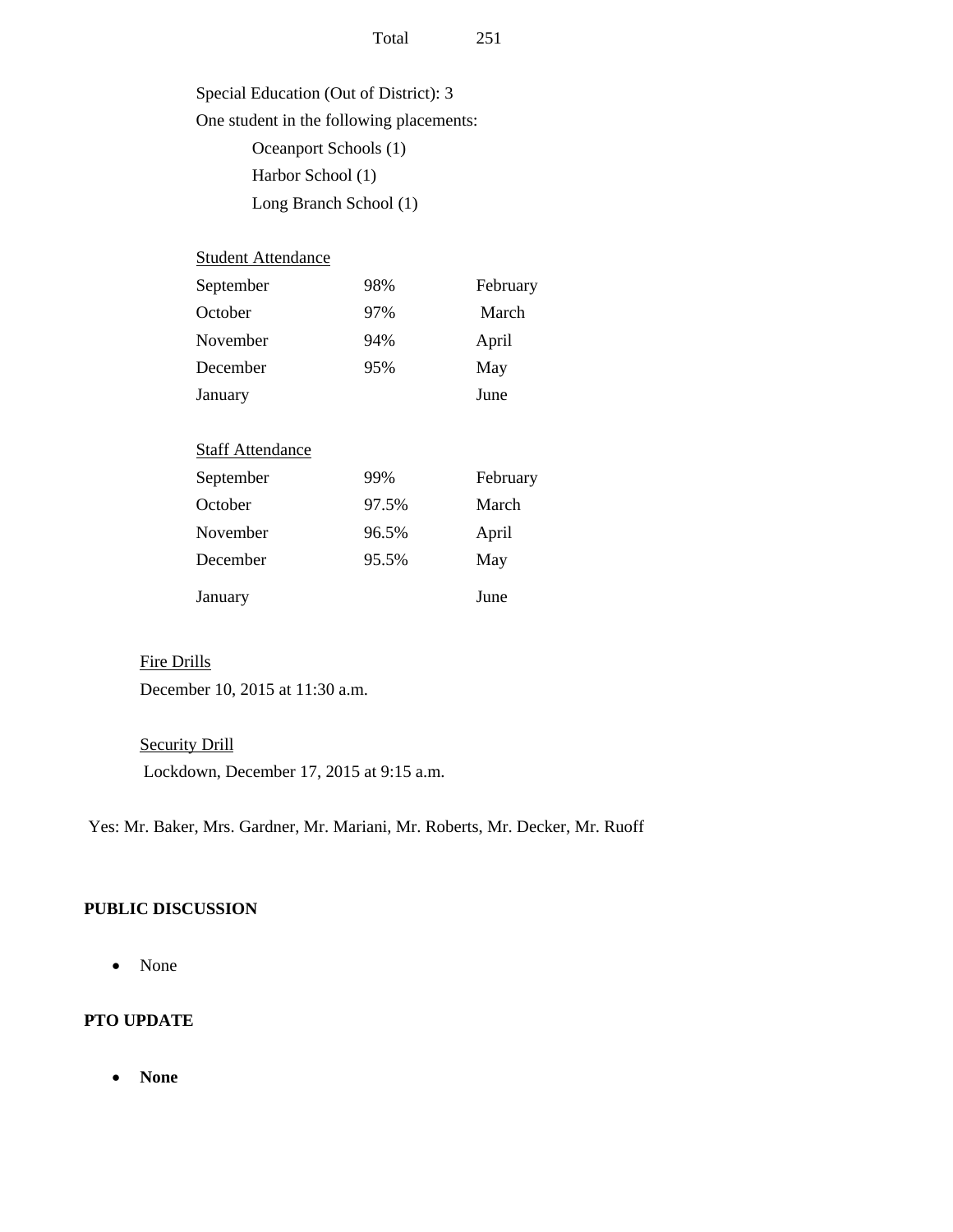Mr. Mariani moved seconded by Mr. Roberts to approve items A-B as follows:

A. BE IT RESOLVED, that the financial reports of the Secretary to the Board of Education and the Report of the Treasurer of School Monies dated December 31, 2015, which are in agreement, be accepted and submitted and attached to and made part of the minutes of this meeting, and

BE IT FURTHER RESOLVED, that the bills list for the month of January in the amount of \$151,829.46 be approved, and

BE IT FURTHER RESOLVED, that pursuant to NJAC  $6A:23A-16.10(c)4$  that after a review of the secretary's monthly financial report and upon consultation with the appropriate district officials, to the best of our knowledge, no major account or fund has been overexpended and that sufficient funds are available to meet the District's financial obligations for the remainder of the fiscal year.

B. Recommend to approve, the following resolution regarding Waiver of Requirements – Special Education Medicaid Initiative (SEMI) Program be approved:

Whereas, NJAC 6A:23A-5.3 provides that a school district may request a waiver of compliance with respect to the district's participation in the Special Education Medicaid Initiative (SEMI) Program for the 2016-17 school year, and

Whereas, the Monmouth Beach Board of Education desires to apply for this waiver due to the fact that it projects having fewer than 40 Medicaid eligible classified students for the 2016-17 budget year.

Now, Therefore Be It Resolved, that the Monmouth Board of Education hereby authorizes the Chief School Administrator to submit to the Executive County Superintendent of Schools in the County of Monmouth an appropriate waiver of the requirements of NJAC 6A23A-5.3 for the 2016-17 school year.

Yes: Mr. Baker, Mrs. Gardner, Mr. Mariani, Mr. Roberts, Mr. Decker, Mr. Ruoff

## **PERSONNEL**

Sandi Gardner Chair,

Kathy Denker, David Roberts

Mrs. Gardner moved seconded by Mr. Roberts to approve A-I as follows:

- A. BE IT RESOLVED to approve the following staff to attend the following workshops:
	- Alison McMahon to attend the Creative Ways with Words workshop through our membership with the Brookdale Education Network on 4/15/16.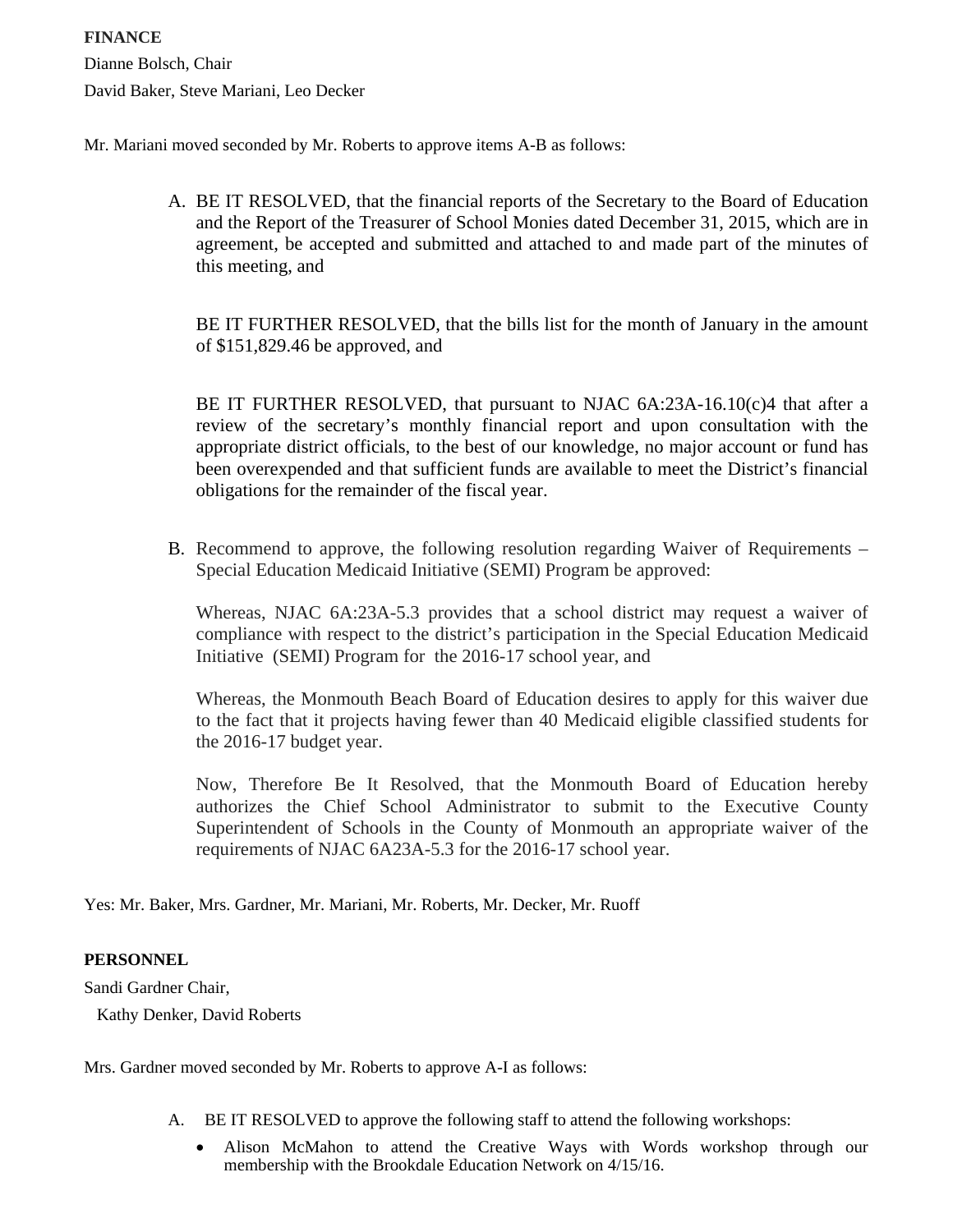- Denise Sullivan to attend Yoga Wellness 1 turnkey for students and teachers through yogacalm.org, 1/29/2016, \$125.00.
- Tracy Pennell to attend the 2016 Conference for NJ Pre K Teachers through SDE on 2/22/2016, \$242.00.
- Debra Marino, Lori Gallo, and Nancy Pietz to attend Best Practices for K-2 Readers through Collaborative Classrooms on 2/9/2016 at a cost of \$100.00 per person.
- Dina LoPiccolo to attend Techspo workshop through NJASA on 1/29/16 at a cost of \$270.00.
- Jennifer Loxton to attend Best Practical Strategies through the Bureau of Education & Research on 1/28/2016 at a cost of \$239.00.
- Jacki Fuchs and Jason Vastano to attend MC3 Winter Science Summit on 2/17/2016 at a cost of 79.00/pp.
- B. BE IT RESOLVED to accept, with regret, the resignation of Deborahlee Wehner, part time Instruction Aide, effective December 18, 2015.
- C. BE IT RESOLVED to approve Kim Kallok of Monmouth University as a volunteer for the school play under the supervision of Meghan Vaccarelli and Emily Steeber.
- D. BE IT RESOLVED to approve Brianna Musco, a Monmouth University student, for ten hours of field observation in February-March, 2016 with Emily Steeber, MBS music teacher.
- E. BE IT RESOLVED to approve Kim Collier, a Monmouth University student, for fifty-five hours of field placement from February through April, 2016 with Donna O'Neill, MBS  $3^{rd}$  grade teacher.
- F. BE IT RESOLVED to approve Dorene Penny and Caitlin Hall as a substitute teacher for the 2015-2016 school year.
- G. BE IT RESOLVED to approve Kathryn Lockwood as a Part Time Instructional Aide at the rate of \$14.00 per hour, effective January 12, 2016. Emergent hire forms were completed, filed with the County DOE office, and approved by the County Superintendent.
- H. BE IT RESOLVED to approve Caitlin Norek from Middlesex County College to complete 45 hours of field observation in Mrs. Pietz's second grade classroom from January 25 through May 5, 2016.
- I. BE IT RESOLVED to approve non tenured teacher, Tina Freglette, from Step 3-4 (70%) to Step 3-4 (80%) for the 2015-2016 school year retroactively from January 2, 2016.

Yes: Mr. Baker, Mrs. Gardner, Mr. Mariani, Mr. Roberts, Mr. Decker, Mr. Ruoff

#### **CURRICULUM AND INSTRUCTION**

Chair Kathleen Denker

Leo Decker, Sandi Gardner, David Roberts

Mr. Roberts moved seconded by Mr. Decker to approve item A as follows: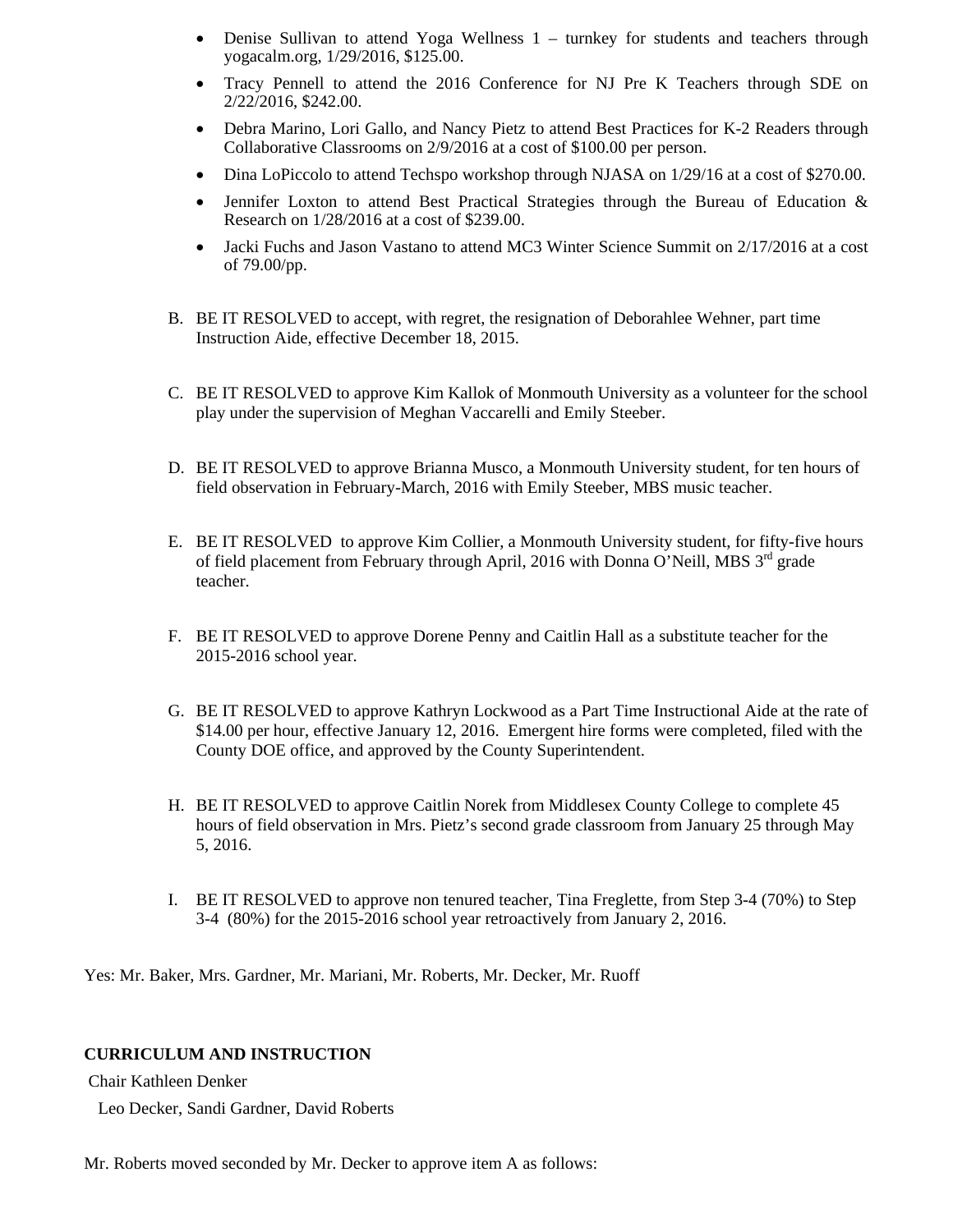- A. BE IT RESOLVED to approve the following G  $\&$  T trips:
- Grade 7 G & T Trip through Shore Consortium for the Gifted and Talented for Movie Convocation on March 10 at Middletown Arts Center and Grade 7 for Music Convocation on March 11 at Middletown Arts Center, \$1,035.00.

Yes: Mr. Baker, Mrs. Gardner, Mr. Mariani, Mr. Roberts, Mr. Decker, Mr. Ruoff

## **BUILDING AND GROUNDS**

David Baker, Chair Dianne Bolsch, Leo Decker, Steve Mariani

Mr. Baker moved seconded by Mr. Roberts to approve item A as follows:

- A. BE IT RESOLVED to approve the Building Use Form for the following:
	- Retroactively approve MB PTO to have Meghan Vaccarelli and Emily Steeber hold play auditions on  $1/18/16$  from 11 a.m.  $-3:00$  p.m.,  $1/20/16$  $-1/22/2016$  from 3 p.m. to 5 p.m. in the music room, hall outside music room, and 2 classrooms in middle school hallway
	- Approve MB PTO to have Meghan Vaccarelli and Emily Steeber to hold play practice on 1/27 and all Tuesdays, Wednesday's and Thursdays in February from 3pm-5pm in the music room and gymnasium
	- Change the Building Use for the Brain Show Assembly from January (which was previously approved) to March 4 during the school day in the All Purpose Room.
	- PTO Family Fun Night, Brain Show Assembly, March 4, 7:00 p.m.
	- PTO Book Fair on February 5 from 4:00 p.m. 7:00 p.m. and February 8 and 9 from 9:00 a.m. – 12:00 p.m. and 2:45 p.m. – 4:00 p.m.

Yes: Mr. Baker, Mrs. Gardner, Mr. Mariani, Mr. Roberts, Mr. Decker, Mr. Ruoff

## **POLICY**

David Roberts, Chair Sandi Gardner, Leo Decker, Kathy Denker

Mr. Roberts moved seconded by Mr. Mariani to approve item A as follows:

A. BE IT RESOLVED to approve the first read of the following policies:

- 1240 Evaluation of Superintendent (mandated & revised)
- 3221 Evaluation of Teachers (mandated & revised)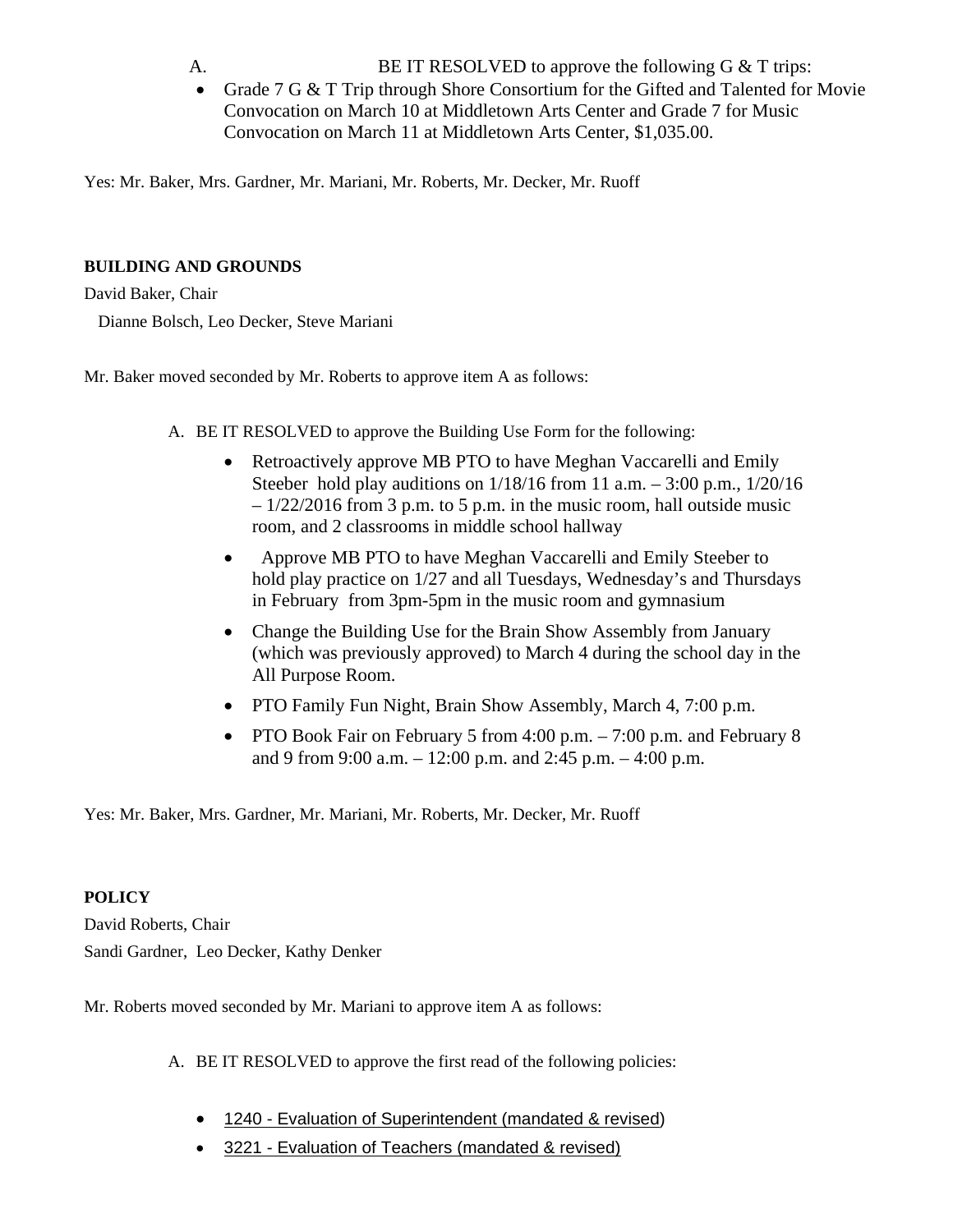- 3222 Evaluation of Teaching Staff Members, Excluding Teachers and Administrators (mandated & revised)
- 3223 Evaluation of Administrators, excluding Principals, Vice Principals, and Assistant Principals (mandated & revised)
- 3224 Evaluation of Principals, Vice Principals and Assistant Principals (mandated & revised)
- 3431.1/4431.1 Family Leave (revised)

Yes: Mr. Baker, Mrs. Gardner, Mr. Mariani, Mr. Roberts, Mr. Decker, Mr. Ruoff

### **GENERAL ITEMS**

- Future meeting dates:
	- Public Meeting: February 18, 2016, 7:30 PM

### **EXECUTIVE SESSION**

Mr. Roberts moved seconded by Mr. Decker to enter into executive session at 6:20p.m.

BE IT RESOLVED that pursuant to the Open Public Meetings act of 1975, the board is now going into Executive Session to discuss matters relating to the appointment of a public official.

Minutes of this executive session will be maintained and at such time as their confidentiality is no longer required, they will be released to the public. Formal action will not be taken when the meeting is reconvened

Mr. Roberts moved seconded by Mr. Decker to adjourn executive session at 7:38p.m.

Yes: Mr. Baker, Mrs. Gardner, Mr. Mariani, Mr. Roberts, Mr. Decker, Mr. Ruoff

#### **BOARD MEMBER APPOINTMENT**

Mr. Ruoff moved seconded by Mr. Mariani to approve item A as follows:

A. BE IT RESOLVED to approve Kelly Scatturo as member of the Monmouth Beach Board of Education effective immediately until December 31, 2016.

Yes: Mr. Baker, Mrs. Gardner, Mr. Mariani, Mr. Roberts, Mr. Decker, Mr. Ruoff